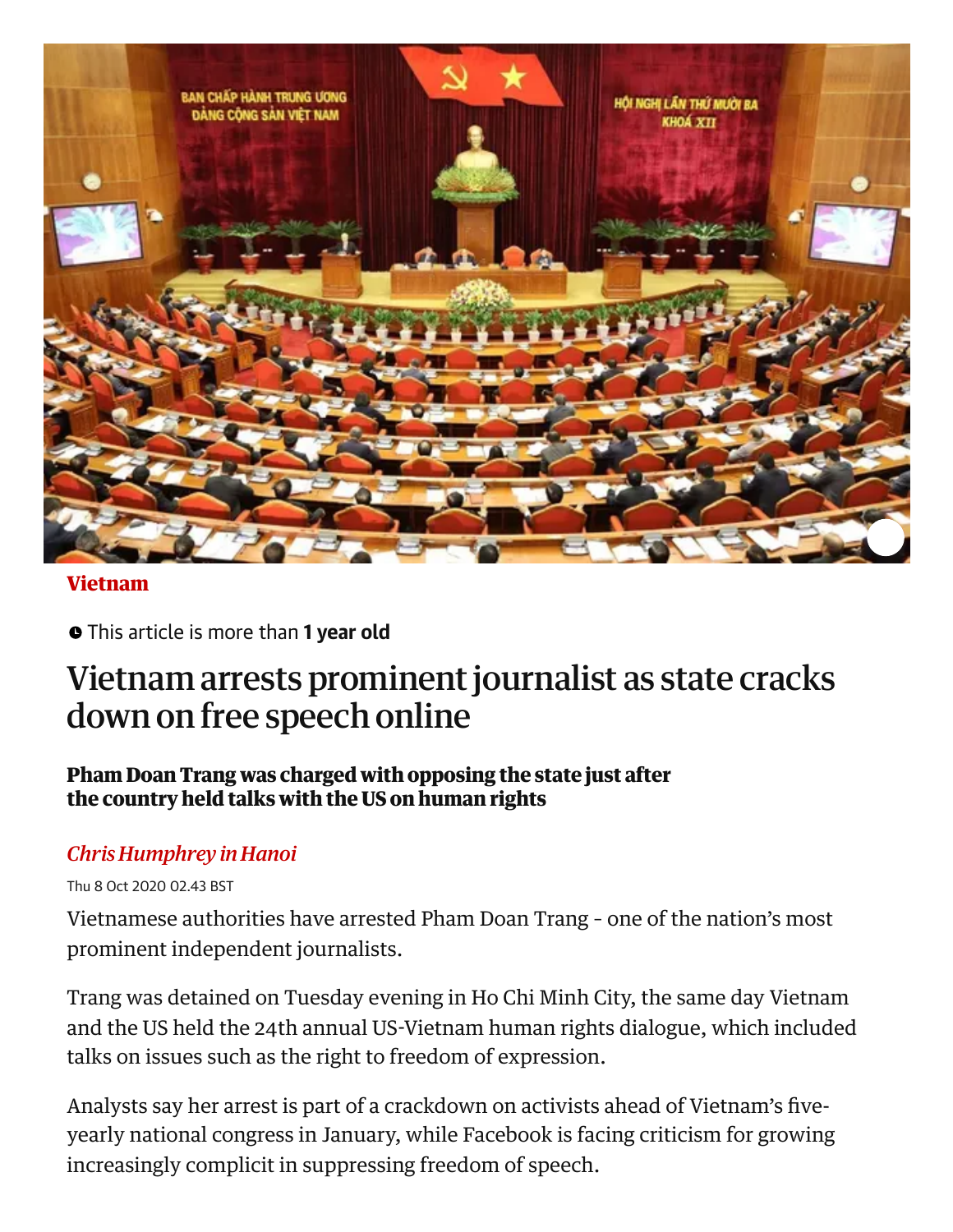Vietnamese authorities confirmed on Wednesday that they had charged Trang with "making, storing, distributing or disseminating information, documents and items" that aim to oppose the Vietnamese state. The harshest sentence for this crime is 20 years in jail.

Trang is the author of numerous books whose work covers everything from women's rights and LGBT issues to environmental concerns, activism and land rights. In 2019, Reporters Without Borders awarded her a Press Freedom Prize in recognition of her impact.

Most recently, she spoke out online about a highly sensitive land rights clash in Dong Tam Village – related to the construction of a military airport on farmland claimed by villagers on the outskirts of Hanoi – in which one villager and three policemen lost their lives.

Phil Robertson at Human Rights Watch said: "Despite suffering years of systemic government harassment, including severe physical attacks, she has remained faithful to her principles of peaceful advocacy for human rights and democracy. Her thoughtful approach to reforms, and demands for people's real participation in their governance, are messages the Vietnam government should listen to and respect, not repress."

Ming Yu Hah at Amnesty International said: "This is an outrageous arrest. Pham Doan Trang is a leading figure in the struggle for human rights in Vietnam. She has inspired countless young activists to speak up for a more just, inclusive and free Vietnam."

Hah told the Guardian Facebook's decision to cave into Vietnamese authorities' demands for censorship earlier this year makes them complicit in the country's harsh repression of freedom of expression.

"We have documented a persistent rise in the censorship of legitimate commentary on social and political affairs on the platform since 2018, with a particularly sharp increase in 2020," she added. "Merely sharing information about Vietnam's many serious human rights problems, from land disputes to the death penalty, now regularly leads to arbitrary censorship on Facebook."

In March this year, a [Reuters](https://www.reuters.com/article/us-vietnam-facebook-exclusive/exclusive-facebook-agreed-to-censor-posts-after-vietnam-slowed-traffic-sources-idUSKCN2232JX) report revealed how Facebook faced intense pressure from the Vietnamese government. State-run telecommunications companies took the social media site's local servers offline, which slowed local traffic on the site to a crawl. Consequently, the company began allowing censorship in Vietnam of content deemed "anti-state", including those by activists like Trang.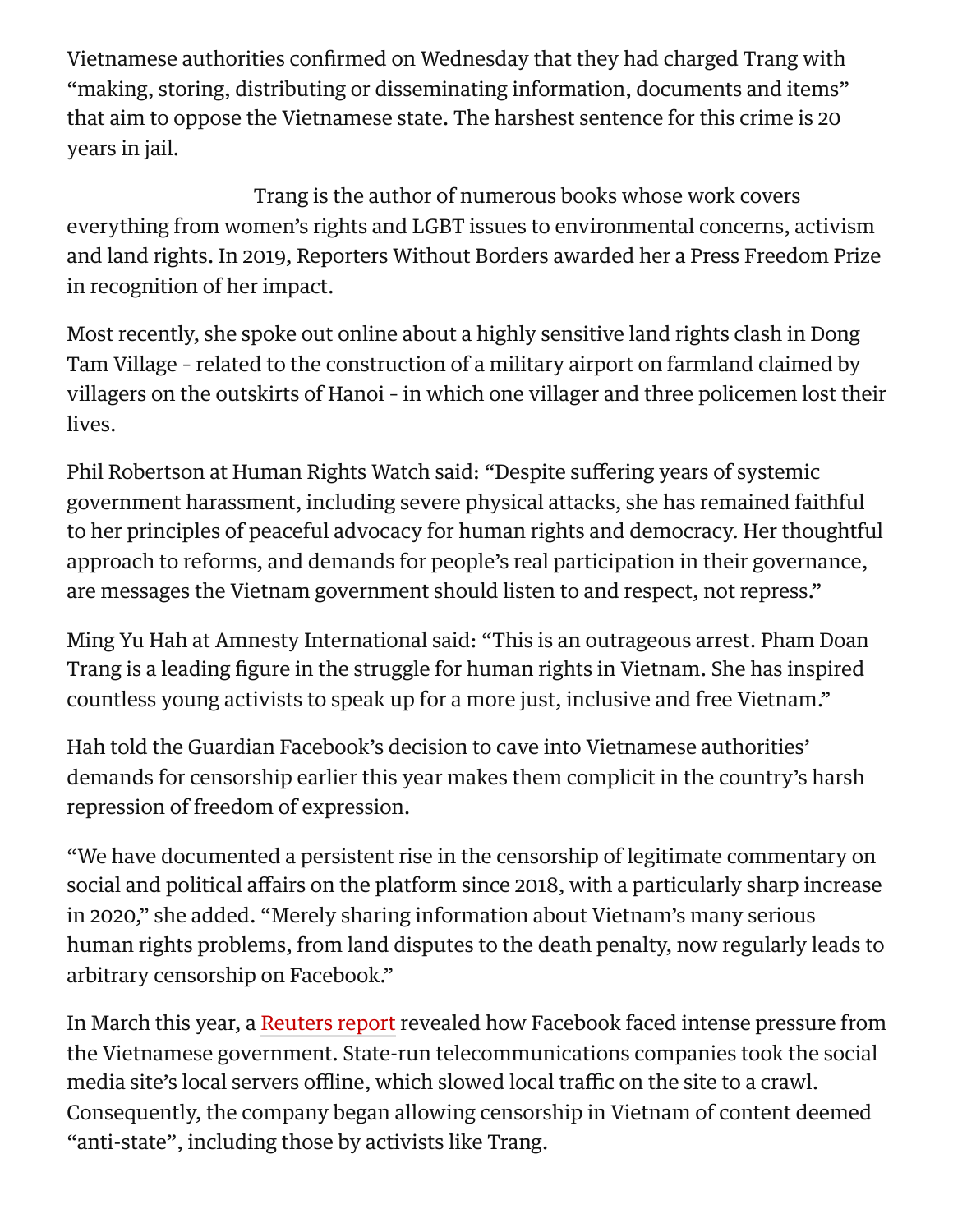The company stresses that the posts are not deleted but rather "geo-blocked", which means they cannot be seen by users with a Vietnamese IP address, yet still appear to users overseas.

On occasion, geo-blocking has affected not only critical posts but also individual profiles. On 8 January, Bui Van Thuan, a Vietnamese Facebook user who gained tens of thousands of followers after posting content critical of the government, received a notification from the site informing him that "due to legal requirements" in Vietnam, it would "restrict access" to his profile.

In the weeks preceding this exchange, Thuan had spoken openly on Facebook about the land rights clash in Dong Tam. More specifically, he predicted a crackdown was imminent. Two days later, around 3,000 police raided Dong Tam Village at dawn and, in the ensuing battle, the three police and villager leader died.

Fast forward eight months, and the murder trial held over the clash finally reached its verdict. Two brothers, sons of the village leader killed in the raid, were sentenced to death. Thuan's Facebook account remained restricted all [this time, and](https://www.reuters.com/article/us-vietnam-security-trial/vietnam-sentences-brothers-to-death-over-bloody-land-clash-idUSKBN2651WN) was only unblocked a few days after the trial ended.

A Facebook company spokesperson said Thuan's account was blocked in error and the timing of the lifting of restrictions was coincidental. The spokesperson also denied censoring profiles under any agreement with the government.

Vietnam is in the process of finalising guidelines for its highly controversial cybersecurity law, which requires internet companies like Facebook and Google to remove content deemed "anti-state" and says the US tech giants will have to set up local offices and servers in Vietnam if they wish to continue operating – a request the organisations have refused to carry out.

Carl Thayer, professor emeritus at the University of New South Wales Canberra and a south-east Asia expert, said that since Vietnam began implementing its cybersecurity law in 2019 there had been "a marked rise in the arrest and trial of Vietnamese who have gone online to express their views on a number of social issues, particularly corruption and the environment".

"Most arrests are indirectly related to the forthcoming national party congress [in January]" Thayer said, referring to the country's most significant political event, during which the Communist party of Vietnam agrees a new five-year economic plan and assigns prominent roles such as the next general secretary of the politburo, president, and prime minister.